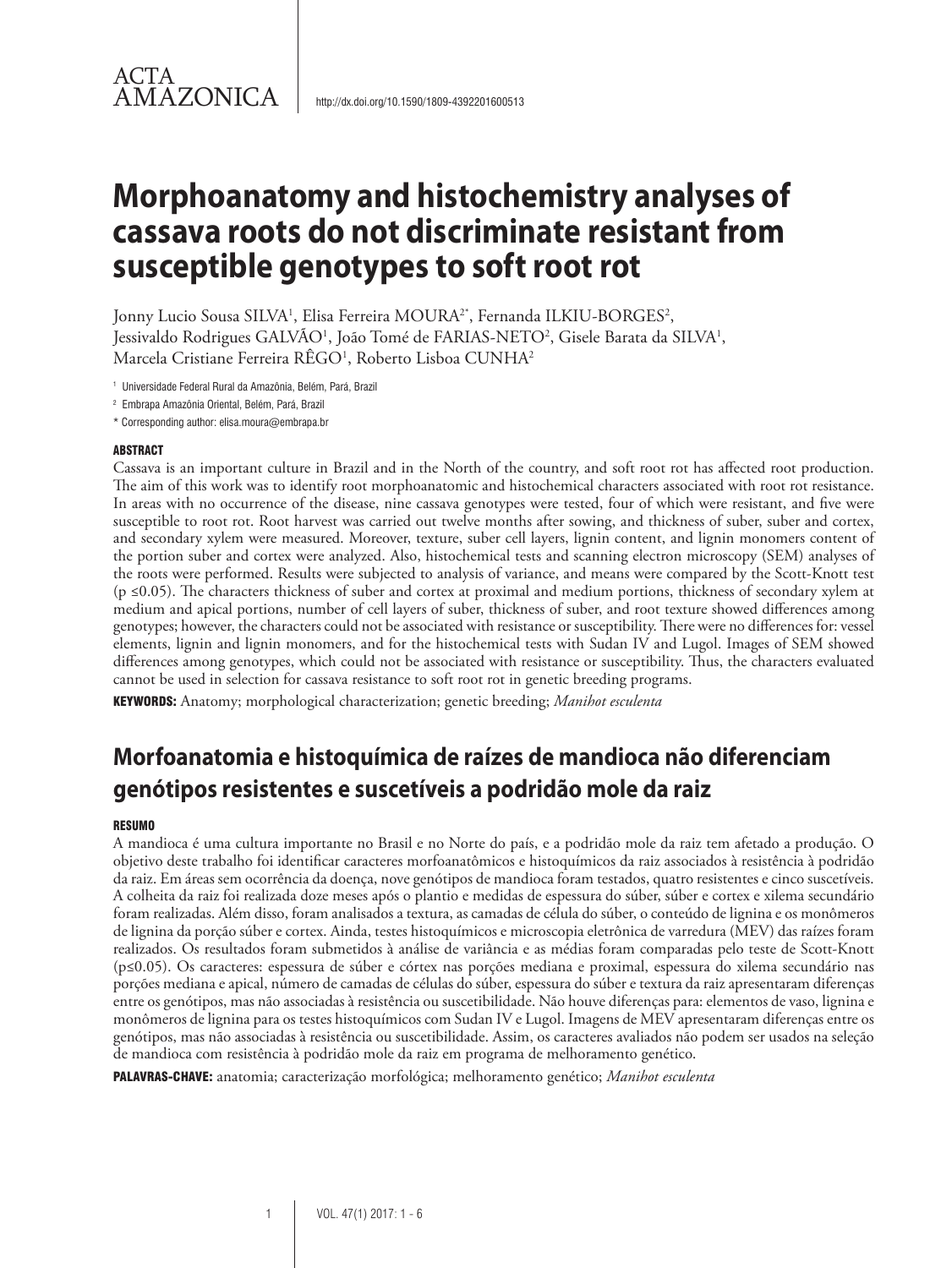#### **INTRODUCTION**

In Brazil, cassava (*Manihot esculenta* Crantz) has a nutritional, economic and social importance. According to the Brazilian Institute of Geography and Statistics (IBGE 2015), Brazilian production reached 22.8 million tons of roots in 2015, which represents a decrease of 3.7%, when compared with 2014, when 22.7 million tons were produced. Nowadays, Nigeria is the main world producer, while Brazil occupies the fourth position. The State of Pará produced 20.6% of total Brazilian production of cassava roots (IBGE 2015).

Moreover, diseases incidence can drastically reduce root production. Root rots are one of the most important diseases, and they are a limiting factor for production increase and culture expansion in some Brazilian regions (Muniz *et al.* 2006). Soft root rot is a type of root rot in which roots acquire an aqueous aspect. Humid tropics are the regions where cassava roots are the most affected by root rots, since humidity and high rainfall incidence facilitate life cycles of pathogens. In the State of Pará, soft root rot is mainly caused by *Phytophthora*  spp. and *Pythium* spp. (Figueiredo and Albuquerque 1970; Poltronieri *et al.* 1997).

Higher yields, starch content, and lower moisture can be obtained when roots are harvested after a year of planting, which is also dependent on the cassava genotype (Mendonça *et al*. 2003). However, since soft root rot is associated with rainy periods and poorly drained soils, farmers tend to anticipate harvest, which results in yield decrease per planted area. In face of these phytosanitary issues and of the use of agricultural defensives, selection of resistant or susceptible genotypes to soft root rot is an alternative to control the disease.

Cassava resistance to soft root rot seems to have multigenic control (Alvarez *et al.* 2002). Multigenic control may be associated with morphological and anatomical characters of the plant. Román-Avilles *et al.* (2004) have identified that resistance of common bean to root rot was associated with higher production of adventitious roots. Higginbotham *et al.* (2004) also identified that morphological modifications of wheat plants were associated with resistance to root rot caused by *Pythium spp.* The possibility of selecting tolerance to a disease based on morphological characters of simple measurement represents gain for genetic breeding, since it saves time and money in the selection process. The aim of this work was to verify if there are morphoanatomical characters of cassava root associated with resistance or susceptibility of genotypes to soft root rot.

#### **MATERIALS AND METHODS**

Nine cassava genotypes resistant or susceptible to soft root rot, of the Active Germplasm Bank (AGB) of Brazilian Agricultural Research Corporation (Embrapa) Eastern Amazon were evaluated. The four genotypes resistant and recommended for planting were: BRS Kiriris, BRS Poti, BRS Mari and CPATU 193, and the five susceptible were: CPATU 285, CPATU 470, CPATU 489, CPATU 302 and CPATU 530. The accession CPATU 193 is under evaluation trials, and is tolerant to soft root rot in the field. This genotype was used only in scanning electron microscopy analyses.

Genotypes were grown in the municipality of Igarapé-Açu, State of Pará (01° 11'S; 47°35'W). The average rainfall per year is 2350 mm, and the average temperature is 25°C (IDESP 2014). A trial was established in an area with no history of the disease. The planting trial was carried out on a 1.0 m x 1.0 m spacing, with tillage and plowing for soil preparation, and only one fertilizer application with nitrogen, phosphorous and potassium (10-28-20 formula), at 35 days after planting the stakes, when 40g fertilizer were used per planting hole. No irrigation was performed. Roots were harvested 12 months after planting.

The texture of *in natura* peel samples were analyzed. Measurements were carried out using a texture analyzer (TA. XT 2, Texture Technologies, Hamilton, EUA), previously calibrated according to the manufacturer's norms. Texture was measured in three points of the root (apical, medium and basal), using three roots per plant from three plants for each one of the eight genotypes. These measurements were carried out in the superficial portion of the root, with approximately 5.0 mm depth. Measures were presented in unities of Newton (N).

Soon after harvest, it was measured the portions of the root in cross-section of AV1, AV2 and AV3, in three parts of the root: apical, medium and basal, with the aid of a caliper rule. Three roots from three plants of each genotype were measured, totaling 27 measures per genotype.

The anatomical analyses were evaluated from the limits of root fractions in: AV1 (suber evaluation), AV2 (phellogen, phelloderm, pericycle, primary phloem, secondary phloem and vascular cambium), and AV3 (secondary xylem) (Figure 1).

For anatomical and histochemical analyses of the roots, samples of the medium portion, and containing the periderm and cortex, were fixed in FAA 50 (50 mL 37 % formaldehyde, 50 mL glacial acetic acid, and 900 mL 50 % ethanol). Two days later, the fixative was discarded, and the portions of the roots were stored in 70% ethanol until further processing. Free-hand cross-sections of roots were obtained for each genotype at radial planes. The sections were cleared in 2% sodium hypochlorite (NaClO) for 1 minute, placed in 1% astrablau for 30 seconds, and then placed in 1% basic fuchsin. Measurements of eight free-hand cross-sections per repetition and per genotype using a millimetric eyepiece on a Motic BA-400 microscope were carried out in ten randomly chosen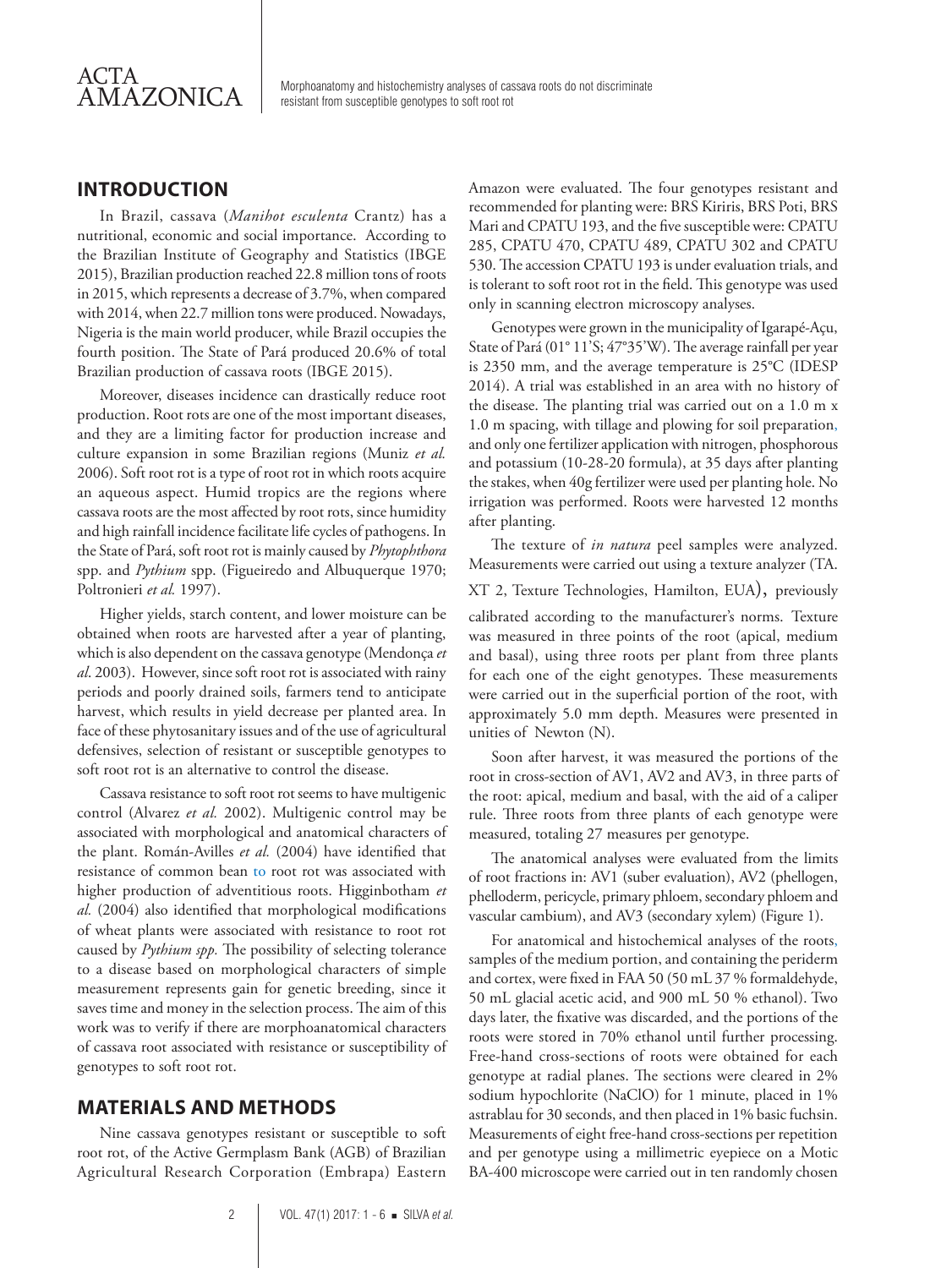# ACTA<br>AMAZONICA

Morphoanatomy and histochemistry analyses of cassava roots do not discriminate resistant from susceptible genotypes to soft root rot



**Figure 1.** Cross-section of cassava root (*Manihot esculenta*) of the cultivar BRS Kiriris, demonstrating the three portions studied, in which: AV1 represents the suber; AV2 represents the phellogen, the phelloderm, the pericycle, the primary phloem, the secondary phloem, and the vascular cambium; and AV3 represents the secondary xylem. This figure is in color in the electronic version.

sites. The parameters evaluated were: thickness and number of layers in the suber.

For suber measurement (AV1) and AV1 cell layer counting, semi-permanent slides were prepared with cross-sections stained with basic fuchsin and astra blue and mounted with 5% glycerine. The sections were analyzed in light microscope (BX60M, Olympus, Napoli, Italia).

For scanning electron microscopy (SEM), root samples of approximately 1 cm3 previously fixed in FAA and stored in ethanol were subjected to dehydration process in a graded ethanol series (30, 50, 70, 80, 90, 95 e 100%) for 2 hours and 20 minutes, 20 minutes in each step. Subsequently, samples were subjected to critical point drying and sputter-coating with gold. Samples were analyzed in a scanning electron microscope (JMS-5400 LV, JEOL, Massachusetts, EUA), at the Laboratory of Geology of Emilio Goeldi Museum, in Belém, Pará (BX60M, Olympus, Napoli, Italy) with a camera to capture images.

Histochemical tests and scanning electron microscopy were carried out for qualitative evaluations. Histochemical tests were performed on free-hand cross-sections of the roots. For lipids identification, it was used 1% Sudan IV for 30 minutes, followed by washing in 30% ethanol (Johansen 1940). For starch grains identification, it was used 1% reagent of Lugol solution for five seconds (Berlyn and Miksche 1976), and afterwards, they were visualized in an optical microscope with a digital camera (BX60M, Olympus, Napoli, Italia).

For the measurement of vessels, pits and fibers, some samples of the AV3 portion were removed and dried in a stove at 65° C for 24h in 50% glacial acetic acid: 38% hydrogen

peroxide – 130 V: 12% distilled water. Then, samples were washed with water and macerated (Berlyn and Miksche 1976). The dissociated material was stained with 1% safranin in 50% ethanol (Kraus and Arduin 1997).

In order to quantify lignin and lignin monomers, both periderm and cortex were removed from three roots of each one of the eight genotypes. Samples were homogenized in 50mM sodium phosphate buffer, with pH 7.0, purified in 1% Triton X-100, 1M NaCl, and acetone, and centrifuged for 15 minutes. Lignin was quantified using the thioglycolic acid method (Kováčik and Klejdus 2008), and lignin monomers were quantified using alkaline nitrobenzene peroxidation (Van Der Rest *et. al* 2006).

Analyses considered genotypes as treatments, each one with three replicates. Three roots of one plant represented each replicate. Analysis of variance was applied to the characters evaluated, and in case of significance at 1 or 5%, Scott-Knott test was applied to categorize means. Analyses were carried out using the Sisvar 5.1 software (Ferreira 2011).

#### **RESULTS**

Table 1 shows the results of the analysis of variance of the morphoanatomical characters. There were significant differences among the genotypes regarding the measurement of AV2 at the proximal and medium portions; the measurement of AV3 at medium and apical portions; the number of AV1 cell layers; the root texture; and the AV1 thickness. Coefficients of variation ranged from 34.12% for the measurement of lignin to 13.51% for root texture (Table 1).

The mean thickness of the medium section was higher than that of the apical and proximal sections (Table 1). This pattern was the same for all genotypes.

The mean of AV2 thickness at the proximal portion for resistant genotypes ranged from 0.29 cm (BRS Kiriris) to 0.23 cm (BRS Poti); and for susceptible genotypes, it ranged from 0.34 cm (CPATU 285) to 0.21 cm (CPATU 489). The means of AV2 thickness at medium portion for resistant genotypes ranged from 0.32 cm (BRS Kiriris) to 0.24 cm (BRS Mari) (Table 1); and for susceptible genotypes, it ranged from 0.36 cm (CPATU 285) to 0.26 cm (CPATU 470) (Table 1).

The means of AV3 thickness at medium portion for resistant genotypes ranged from 5.97 cm (BRS Kiriris) to 4.82 cm (BRS Mari) (Table 1); and for susceptible genotypes, it ranged from 4.54 cm (CPATU 285) to 5.52 cm (CPATU 470) (Table 1). The means of AV3 thickness at apical portion for resistant genotypes ranged from 3.6 cm (BRS Poti) to 2.98 cm (BRS Kiriris); and for susceptible genotypes, it ranged from 4.52 (CPATU 530) to 2.76 cm (CPATU 470).

The means of number of cell layers for resistant genotypes ranged from 31 (BRS Kiriris) to 21 (BRS Mari); and for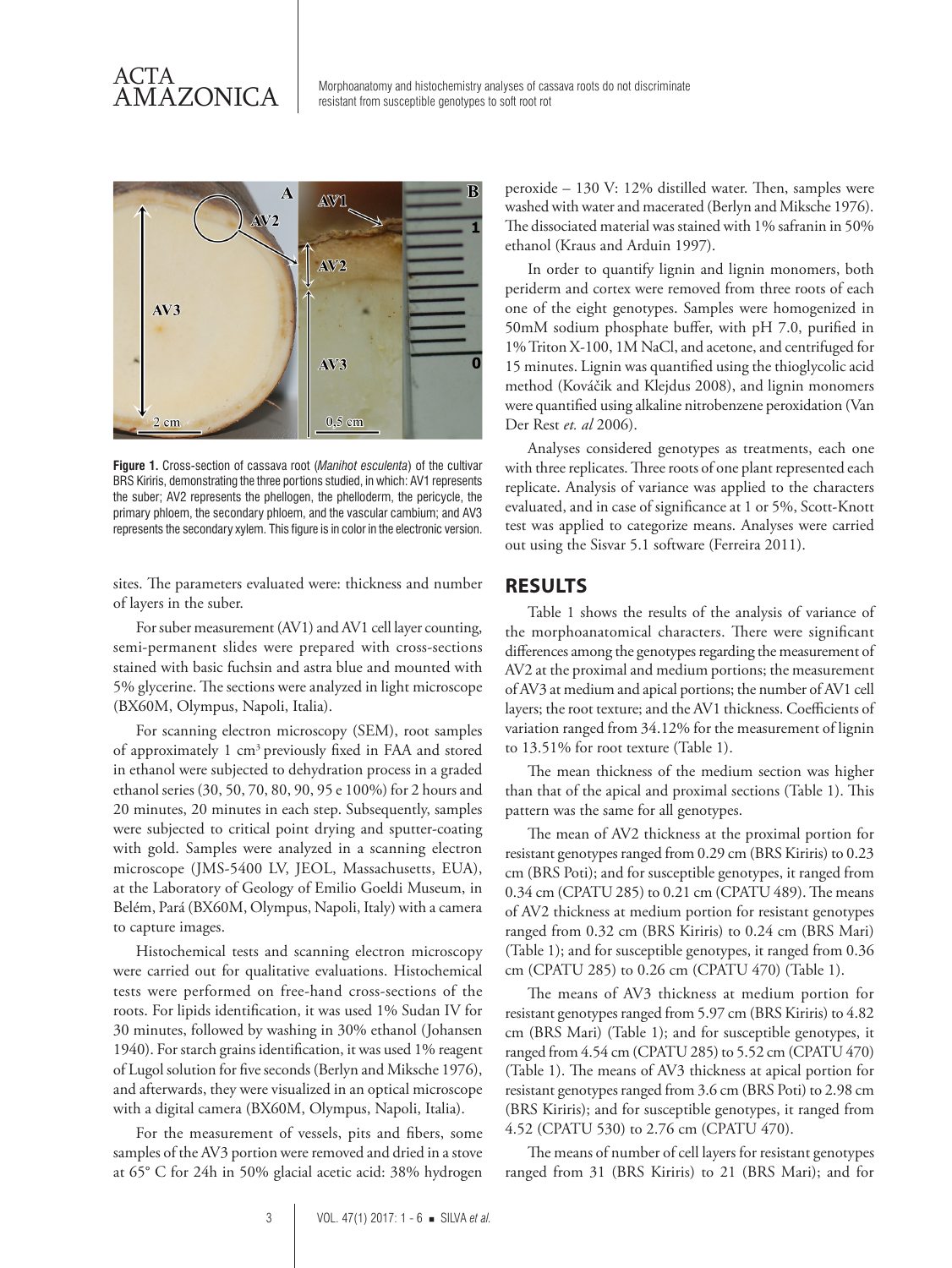**Table 1.** Summary of the analysis of variance and Scott-Knott test of morphoanatomic characters: AV2 (measured in cm) for the proximal (PRO), medium (MED) and apical (API) portions; AV3 thickness (measured in cm) in the proximal (PRO), medium (MED) and apical (API) portions; number of cell layers of AV1 (N.C.L).); root texture (R.TEX) (measured in Newton); AV1 thickness (T.V1) (measured in  $\mu$ m); lignin (LIG) and lignin monomers (LIG.M); vessel size (V.S.) (measured in µm); vessel width (V.W.) (measured in µm). Measures for eight cassava genotypes (*Manihot esculenta*), three resistant and five susceptible to soft rot root, in the northeast of Pará conditions \* F test significant at 5%. \*\* significant at 1%, by the Scott-Knott test.

| Genotypes          | AV <sub>2</sub>   |                   |      | AV3             |                   |                   |                 |                   |                  |      |       |       |      |
|--------------------|-------------------|-------------------|------|-----------------|-------------------|-------------------|-----------------|-------------------|------------------|------|-------|-------|------|
|                    | PR <sub>0</sub>   | <b>MED</b>        | API  | PR <sub>0</sub> | <b>MED</b>        | API               | N.C.L           | R.TEX             | T.AV1            | LIG  | LIG.M | V.S.  | V.W. |
| <b>BRS Poti</b>    | 0.23c             | $0.25^{b}$        | 0.2  | 4.85            | 4.92 <sup>b</sup> | 3.6 <sup>b</sup>  | 28 <sup>b</sup> | 23.6 <sup>a</sup> | 334c             | 0.1  | 0.164 | 438   | 66   |
| <b>BRS Mari</b>    | 0.24c             | 0.24 <sup>b</sup> | 0.2  | 4.6             | 4.82 <sup>b</sup> | 3.48 <sup>b</sup> | 21 <sup>c</sup> | 20 <sup>b</sup>   | 248 <sup>d</sup> | 0.05 | 0.142 | 462   | 109  |
| <b>BRS Kiriris</b> | 0.29 <sup>b</sup> | 0.32a             | 0.25 | 4.83            | 5.97a             | 2.98 <sup>b</sup> | 31 <sup>b</sup> | 19.2 <sup>c</sup> | 402 <sup>b</sup> | 0.08 | 0.14  | 476   | 90   |
| CPATU 285          | 0.34a             | 0.36 <sup>a</sup> | 0.28 | 4.67            | 4.54 <sup>b</sup> | 3.14 <sup>b</sup> | 29 <sup>b</sup> | 18.7 <sup>c</sup> | 336c             | 0.05 | 0.123 | 496   | 103  |
| CPATU 489          | 0.21c             | 0.26 <sup>b</sup> | 0.22 | 4.87            | 4.78 <sup>b</sup> | 3.31 <sup>b</sup> | 35 <sup>a</sup> | 15.4 <sup>d</sup> | 435 <sup>b</sup> | 0.12 | 0.18  | 493   | 62   |
| CPATU 302          | 0.26c             | 0.27 <sup>b</sup> | 0.24 | 4.73            | 4.91 <sup>b</sup> | 3.54 <sup>b</sup> | 20 <sup>c</sup> | 16.8 <sup>d</sup> | 251 <sup>d</sup> | 0.13 | 0.17  | 476   | 88   |
| CPATU 530          | 0.24c             | 0.23 <sup>b</sup> | 0.23 | 4.38            | 5.23 <sup>b</sup> | 4.52 <sup>a</sup> | 40 <sup>a</sup> | 22.1a             | 513a             | 0.1  | 0.142 | 488   | 81   |
| CPATU 470          | 0.28 <sup>b</sup> | 0.26 <sup>b</sup> | 0.25 | 3.83            | 5.52a             | 2.76 <sup>b</sup> | 18 <sup>c</sup> | 20.5 <sup>b</sup> | 226 <sup>d</sup> | 0.1  | 0.153 | 450   | 81   |
| CV%                | 22.8              | 21.2              | 20.6 | 27.5            | 18.16             | 26.7              | 19.2            | 13.5              | 22.28            | 34.1 | 14.07 | 23.02 | 41.6 |
| Teste F            | $***$             | $***$             | ns   | ns              | $^\star$          | $***$             | $***$           | $***$             | $***$            | ns   | ns    | ns    | ns   |

susceptible genotypes, it ranged from 40 (CPATU 530) to 18 (CPATU 470). The means of root textures for resistant genotypes ranged from 23.6 N (BRS Poti) to 19.2 N (BRS Kiriris); and for susceptible genotypes, it ranged from 22.1 N (CPATU 530) to 15.4 N (CPATU 489). Finally, the means of AV1 thickness for resistant genotypes ranged from 402 mm (BRS Kiriris) to 248 mm (BRS Mari); and for susceptible genotypes, it ranged from 513 mm (CPATU 530) to 226 mm (CPATU 470).

The number of cell layers of the AV1 was correlated with AV2 thickness, which means that the higher the number of cell layers, the thicker is the AV2 (Table 2).

Results were not significant for vessel elements data (size and thickness of AV3 vessels thickness, size and type of pits), based on the analysis of variance (Table 1). Figure 2 shows images of vessel elements for resistant and susceptible genotypes. Similar results were observed for the quantification of lignin and lignin monomers, since there was no statistical difference among genotypes for these characters (Table 1).

In the nine genotypes, suber was stratified or fractioned in some sites, with 10 to 73 layers of phellem with tabular cells. The cortex presented up to three layers of big and isodiametric to oblong shaped parenchymatic cells.

According to the results of SEM, the AV1 was apparently thicker for resistant genotypes than for susceptible genotypes, with few areas of peeling cells on their surfaces (Figure 3A, B and C). On the other hand, resistant genotypes showed higher



**Figure 2.** Light micrographs of dissociated material of secondary xylem of cassava roots (*Manihot esculenta*) stained with safranin. A: BRS Kiriris, resistant to soft root rot; B-C: BRS Poti, resistant to soft root rot; E-F: CPATU 530, susceptible to soft root rot. This figure is in color in the electronic version.

deposition of dead cells on the peel surface. When resistant materials were compared, the same pattern of deposition of dead cells and AV1 thickness was observed.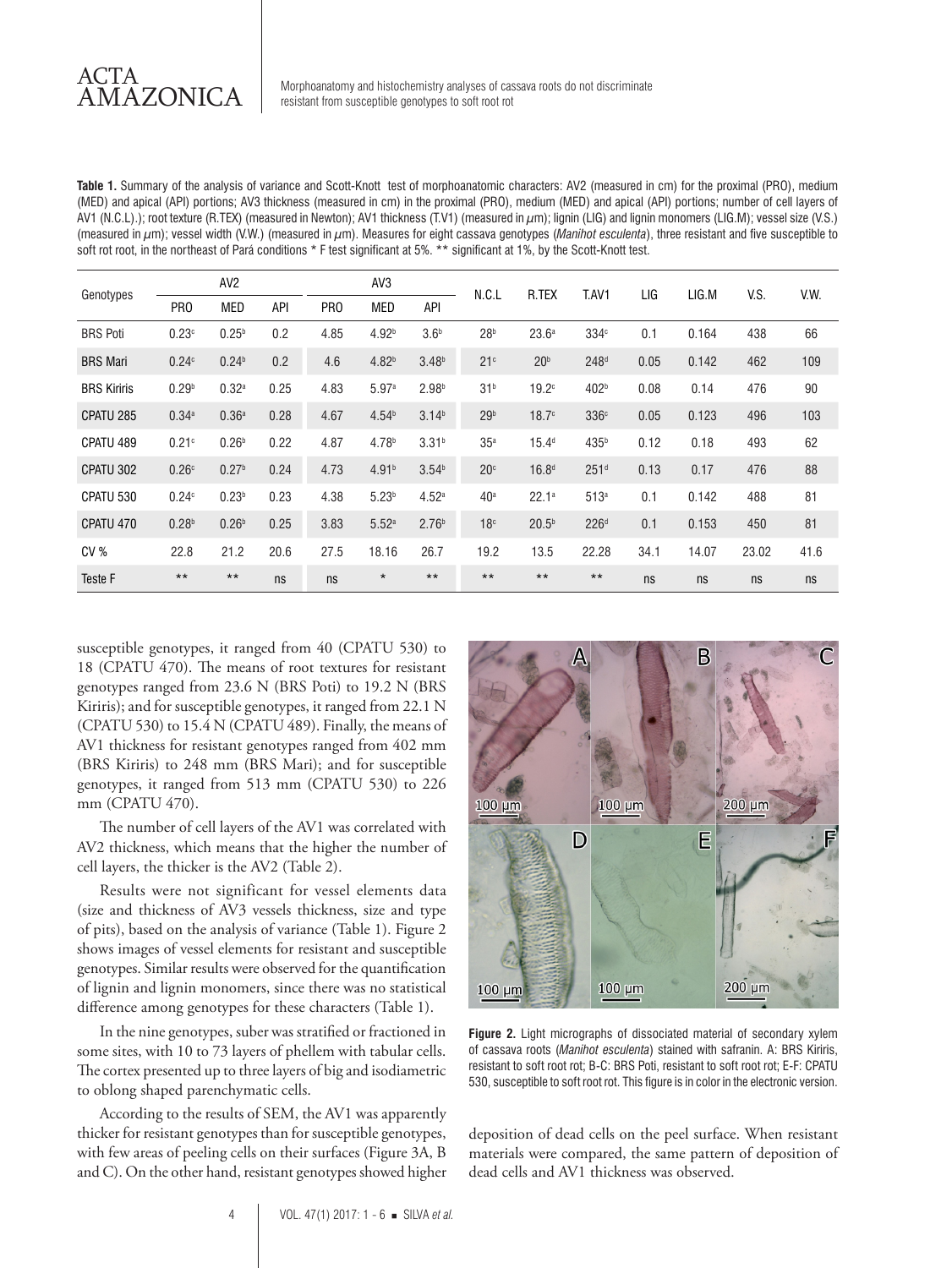# ACTA<br>AMAZONICA

Morphoanatomy and histochemistry analyses of cassava roots do not discriminate resistant from susceptible genotypes to soft root rot

**Table 2.** Correlation between morphoanatomical characters of cassava root (*Manihot esculenta*), susceptible and resistant to soft root rot. \*\*significant at 1% probability level ( $p < .01$ ); ns not significant ( $p > 0.05$ ).

| Correlation table   |                        |              |
|---------------------|------------------------|--------------|
| Correlation         | Correlation Coeff. (r) | Significance |
| AV2 X AV3           | 0.4664                 | $***$        |
| AV2 X R.Tex         | 0.1553                 | ns           |
| $AV2$ X N.C.I.      | $-0.0868$              | ns           |
| AV2 X T.AV1         | $-0.0491$              | ns           |
| AV3 X R Tex         | 0.0475                 | ns           |
| $AV3$ $X$ $N$ .C.L. | $-0.152$               | ns           |
| AV3 X T.AV1         | $-0.1375$              | ns           |
| R. Tex X N.C.L.     | $-0.1926$              | ns           |
| R. Tex X T. AV1     | $-0.2068$              | ns           |
| N.C.L. X T.AV1      | 0.9276                 | $\star\star$ |



**Figure 3.** Cross-sections of cassava roots (*Manihot esculenta*) harvested after 12 months of planting, observed in a scanning electron microscope of susceptible and resistant genotypes to soft root rot. Susceptible: CPATU 302 (A), CPATU 470 (B), and CPATU 489 (C); resistant: BRS Mari (D), CPATU 193 (E), and BRS Kiriris (F). a =deposition of lignified dead cells;  $b = \text{cork}$  cambium.

Histochemical test for starch grains showed no detectable difference among genotypes. Sudan IV test for lipids showed slight differences in the staining of genotypes, suggesting more deposition of lipids in the AV1. However, histochemical differences between genotypes were not observed (Figure 4).

#### **DISCUSSION**

Current results indicate that there was no relationship between the root characters measured and the characteristics of resistance or susceptibility to soft root rot. There was no relationship between AV2 thickness macroscopically measured and the root texture with resistance to root rot, since both resistant and susceptible genotypes presented high values for these characters (Table 1). There was no difference in the thickness of root peel among resistant and susceptible



**Figure 4.** Light micrographs of cross-sections of cassava roots (*Manihot esculenta*) stained with basic fuchsin and astra blue, of the genotype CPATU 530 (A and B), and with Sudan IV, of the genotype BRS Kiriris (C and D). The tests were carried out on fresh sections of the root. This figure is in color in the electronic version.

genotypes, nor in the number of cells, since the range of values was similar for both groups (Table 1).

Lignin accumulation is associated with groups of dead cells, and can act as a barrier to water and pathogen penetration (Thomas *et al.* 2007; Ranathunge *et al.* 2008). It was observed that rice plants, when faced with a biotic stimulus, such as inoculation of fungi isolate, had higher deposition of lignin in their roots, which varied according to the fungi isolate (Rêgo *et al.* 2014). Thus, cassava genotypes with this characteristic may be more adapted to poorly drained soils, preventing root rot. Lignin content and lignin monomers content showed no differences among resistant and susceptible genotypes. However, these results could be the effect of using AV2 portions to measure these parameters.

Perhaps, the use of samples containing only AV1 can lead to the identification of differences in lignin content and lignin monomers content; thus, further analyses with the same genotypes are necessary.